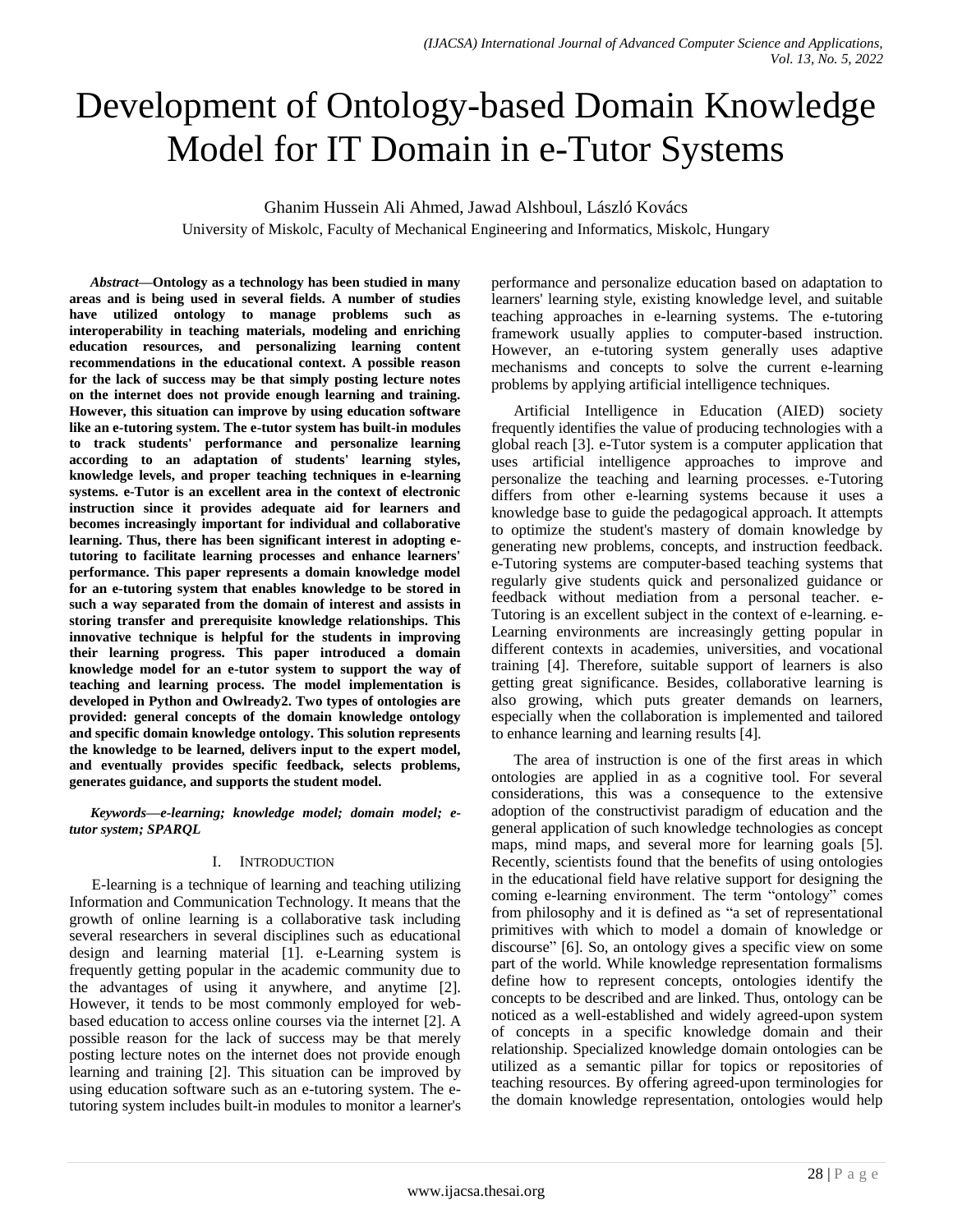share, reuse, and exchange topic units. Ontologies also enable the availability of machine-readable web resources.

Most of the current solutions of e-tutor systems are designed and developed for a particular domain which means the provided solution will not be suitable for another knowledge domain. Therefore, these systems developed for isolated knowledge bases have some limitations and drawbacks for using local knowledge bases. These limitations refer to lack of standardization, limited knowledge base shareability, lack of flexibility, lack of reusability, and manual control. Due to these shortcomings, an ontology domain knowledge model is proposed to avoid the limitations and drawbacks of using local knowledge bases. To improve and increase the learning quality and process, a novel ontology domain knowledge model develops by defining a set of relationships that would be adequate and clear to represent all possible relationships for developing and building the ontology domain knowledge model. In the proposed ontology domain knowledge model, two types of domain ontologies were introduced: a) general concepts for domain knowledge model ontology and b) specific domain knowledge model ontology. The general concepts of the proposed ontology domain knowledge model deal with the domain knowledge model concepts and define the relationship related to these concepts. The ontology of a selected domain knowledge model deals with the selected subject area that can relate the selected subject domain to the general concepts for the domain knowledge model. It seems like individuals or instances for the general concepts of the domain knowledge model.

Another key issue in current systems is the limited concept level functionality. Many systems provide data-level features as they lack the information and engine to perform smart operations. The proposed ontology framework includes reasoning engines that can improve the adaptivity, customization of the e-tutor frameworks. In the proposed knowledge base, the schema can contain also rules as part of the background ontology. This approach supports a declarative description model instead of the procedural way; thus, it has an increased flexibility and coding efficiency.

This paper constructs a domain knowledge model for an etutor system which in turn would help enhancing teaching and learning process. Furthermore, the implementation of this model is described in Python, which can be applied in the future to support the problem-solving process.

This article is organized as follows. The introduction and methodology of designing the ontology are explained in the first and second sections. The third section displays the related work, the fourth section illustrates the proposed ontology of the domain knowledge model and explains the proposal model in detail, the fifth section presents a case study on ontology implementation using Python and Owlready2 module, the sixth section demonstrates the result and discussion, and the conclusion is in the seventh section.

# II. METHODOLOGY

The primary goal of this work is to enhance the quality of the learning process by making it in a personalized way. The process design and development of ontology usually encompasses several standard tasks. However, there is no dominating approach for constructing the ontologies. The main principle is to define the ontology concepts which are related to the objects and the relationships for the selected domain. The methodology for creating and building an ontology assumes defining the objectives and domain of applicability. Moreover, it must be identified in higher-level details: what is the purpose of designing the domain ontology, what are the types of questions that should be answered through it, how it will be utilized and supported for solving the problem for the selected domain. Several techniques for the design and development of ontology are given such as [7] and [8]. Though these methods are somewhat different and are influenced in varying ways by the technology used, the underlying processes of developing the domain ontology are similar. Therefore, the suggested ontology development process is composed of the following phases:

- Domain and purpose of the ontology.
- Discover if there are related ontologies.
- Enumerate important terms in the domain.
- Defining the key classes and their hierarchy.
- Identify the properties of classes.
- Facets attaching to properties.
- Creating class instances.

## III. RELATED WORK

The technique known as e-tutoring system has been tracked by scholars in education, psychology, and artificial intelligence. The aim of e-tutoring system is to offer the advantages of one-to-one teaching. It allows students to train their skills by bringing out activities in greatly interactive learning platforms. e-Tutoring system is a computer application that uses artificial intelligence approaches to improve and personalize the teaching and learning processes [9]. e-Tutoring differs from other e-learning systems because it uses a knowledge base to guide the pedagogical approach. It attempts to optimize the student's mastery of domain knowledge by generating new problems, concepts, and instruction feedback. There are many e-tutoring systems meant and developed for learning and teaching reasons. These systems support learners to progress quickly and improve their self-confidence. SmartTutor is a web-based intelligent tutoring system developed to support teaching and students based on knowledge background, skills, and teaching techniques [10]. The remarkable aspect of SmartTutor is the incorporating of instructional and artificial intelligence (AI) methods in a unified intelligent e-tutoring system to give personalized help to learners based on the knowledge-level of individual learners [11]. e-Tutoring systems are developed to illustrate the essential knowledge on the subject, inform which kinds of knowledge can be used to solve problems in the given domain, generate and offer suitable task activity based on the recorded performance, and recommend the next suitable task for the learner to choose. Smart Tutor delivers the capability of a tutor to adjust to individual learners' requirements and skills [10]. e-Tutoring systems, also known as Intelligent Tutoring Systems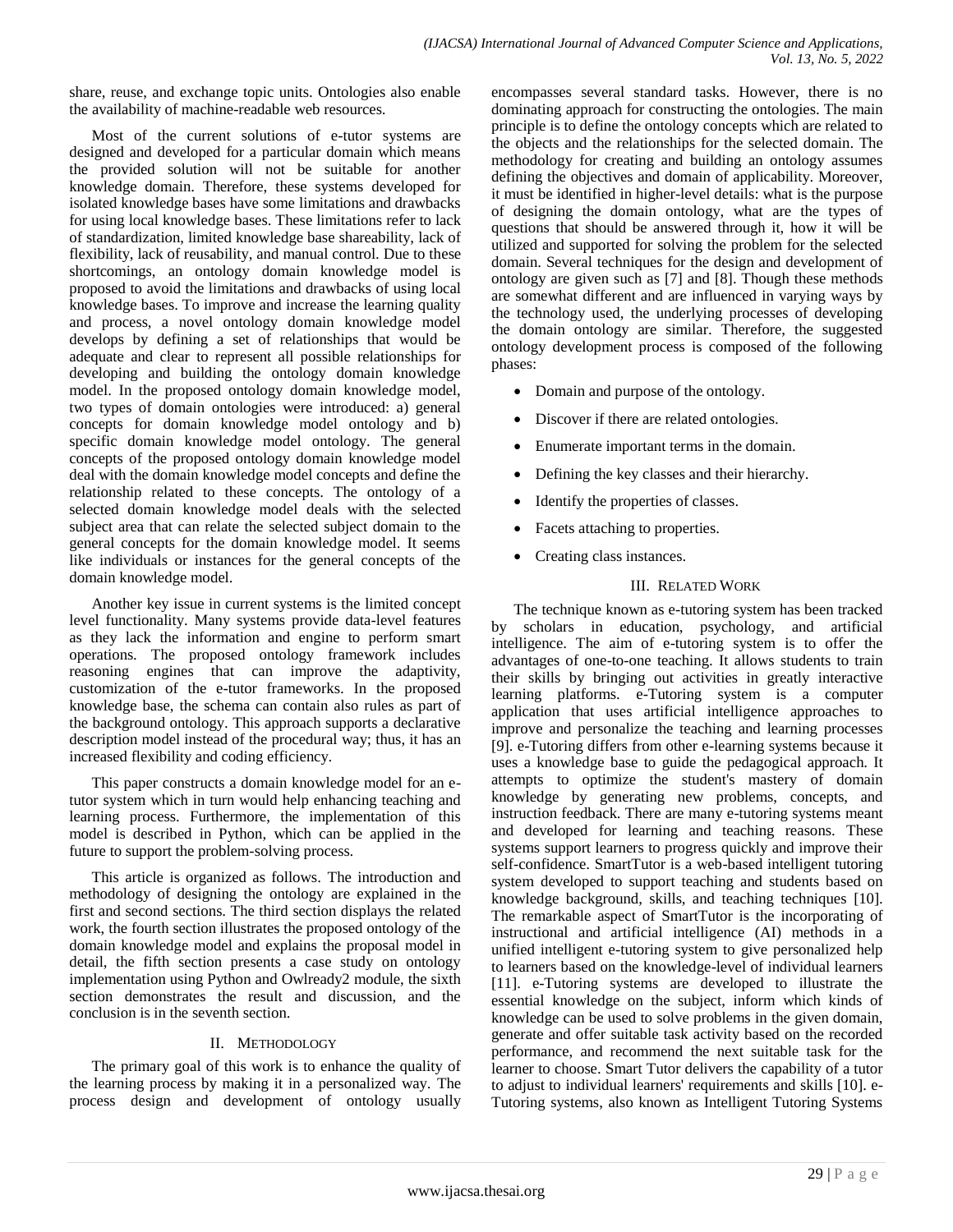(ITS), became a reality in the mid-1970s and peaked at the end of the 1980s, when expert systems were in use [12]. During the nineties, most artificial intelligence and education investigations concentrated on intelligent learning environments more influenced by Computer-based learning, microworlds, and Computer-based training [13]. Of course, ITS study is still an active sub-field of research on adaptive learning. ITS systems were not cost-effective enough to survive in education and training. ITS got interested in the late 2010s, particularly since "statistical AI" based on neural networks and relevant methods allows extracting patterns from big data. These can be due to recommender systems that recommend learning analytic systems that detect learners' difficulties. ITS are adaptive systems that use intelligent technologies to tailor learning based on various characteristics of students, including their background knowledge, mood, and learning style. The e-tutoring system includes three kinds of knowledge to give students proper education, arranged into four separate system modules (as shown in Fig. 1).



Fig. 1. Traditional Components of an ITS [10].

The tutor model is a computer model that helps the system choose the appropriate explanation style for a particular learner based on the learner's history tracked by the learner model. This knowledge allows the e-tutoring system to check the student's responses and steps with an expert to assess what they know and do not know. The student model is the learner's knowledge-level while the student works on e-tutoring system. The model assesses student's behavior while working with the e-tutoring system to find their knowledge, cognitive skills, and reasoning abilities. The domain model is concerned with the knowledge associated with the problem considered for a specific domain, including the teaching materials and the metainformation about the topic to be taught. It depends on the learner model's diagnostic processes to determine what, when, and how to display information to a learner. The interface model is essential as a delivery mechanism and learning facility to help the learner complete the activity. It can also perform as an external representation of the expert and teaching models.

Researchers have investigated practices of knowledge representation such as semantic-based, rule-based, case-based, frame-based, Bayesian network, logic-based, and ontologybased. Rule-based models are also called Cognitive tutors. The rule-based models are built from cognitive task analysis, producing problem spaces or task models. These problem spaces or task models are constructed by observing the expert and novice users. Task models represent a set of production rules in which each rule represents an action corresponding to a task [14]. When a user tries to solve a given task, the user's reasoning ability is analyzed based on the rules applied by the user, i.e., the user's solution is compared step-by-step to the solution given by the expert. Case-based is an artificial intelligence problem-solving method that records experience into cases and associates the current problem with an experience [15]. A logical representation language has some definite rules for dealing with propositions and reasoning for knowledge and representation. Logical representation entails deducing a conclusion from many circumstances. This representation establishes many fundamental communication principles. It is composed of well-defined syntax and semantics that facilitate sound inference. Each phrase can transform into a logical form through syntax and semantics. Frame-Based is one of the artificial intelligence techniques to structure the data, and it is used to separate information into substructures via the representation of stereotyped scenarios [16]. Frame-Based seems like a record form build-up of many characteristics and values used to describe an object in the real world. In addition, this object contains a collection of slots and their associated values. However, these slots come in a combination of shapes and sizes. Facets are the names and values assigned to slots. A Bayesian network is also referred to as a belief network or Bayes net. Bayesian network is probabilistic and graphical in a form of graph with directed acyclic devoid of loops and selfconnections used for knowledge representation for an uncertain domain, with each node indicating a random variable [17]. Each edge denotes a conditional probability associated with the associated random variables. Semantic-based is a knowledge representation method that enables visualization of the knowledge via graphical networks [18]. This network incorporates nodes representing entities and arcs that reflect their relationships. Moreover, Semantic-based classify things in different ways and can also connect them in the style of a graph.

Ontologies, as semantic-based representation, have gained vital significance as one of the most commonly used techniques to describe and share knowledge in several disciplines such as E-learning systems, business modeling, software engineering, knowledge engineering [19].

Regarding the continuous development of new technology, it can change the way of teaching and learning. According to Fensel [20], the primary reason for the popularity of ontologies is due to providing "a shared and common understanding of a domain that can be communicated between people and application systems. Ontology can be constructed as a representation required for scale and variety in the design of educational frameworks. In the e-learning field, ontologies are employed in various applications extending from domain knowledge modules representation to automate generation and assessment of personalized learning materials. The concept of ontology is a useful technology that incorporates related resources, shares knowledge, and eliminates unnecessary data. Ontology is a fundamental description of the information in the world [21]. The ontology in computing refers to knowledge representation applying a collection of concepts and connections among them [22]. In the context of a targeted discipline, ontology is used to rationally reason and validate concepts in the semantic knowledge model. In theory, ontology is a "formal, explicit specification of a shared conceptualization" [23]. It offers a shared vocabulary that can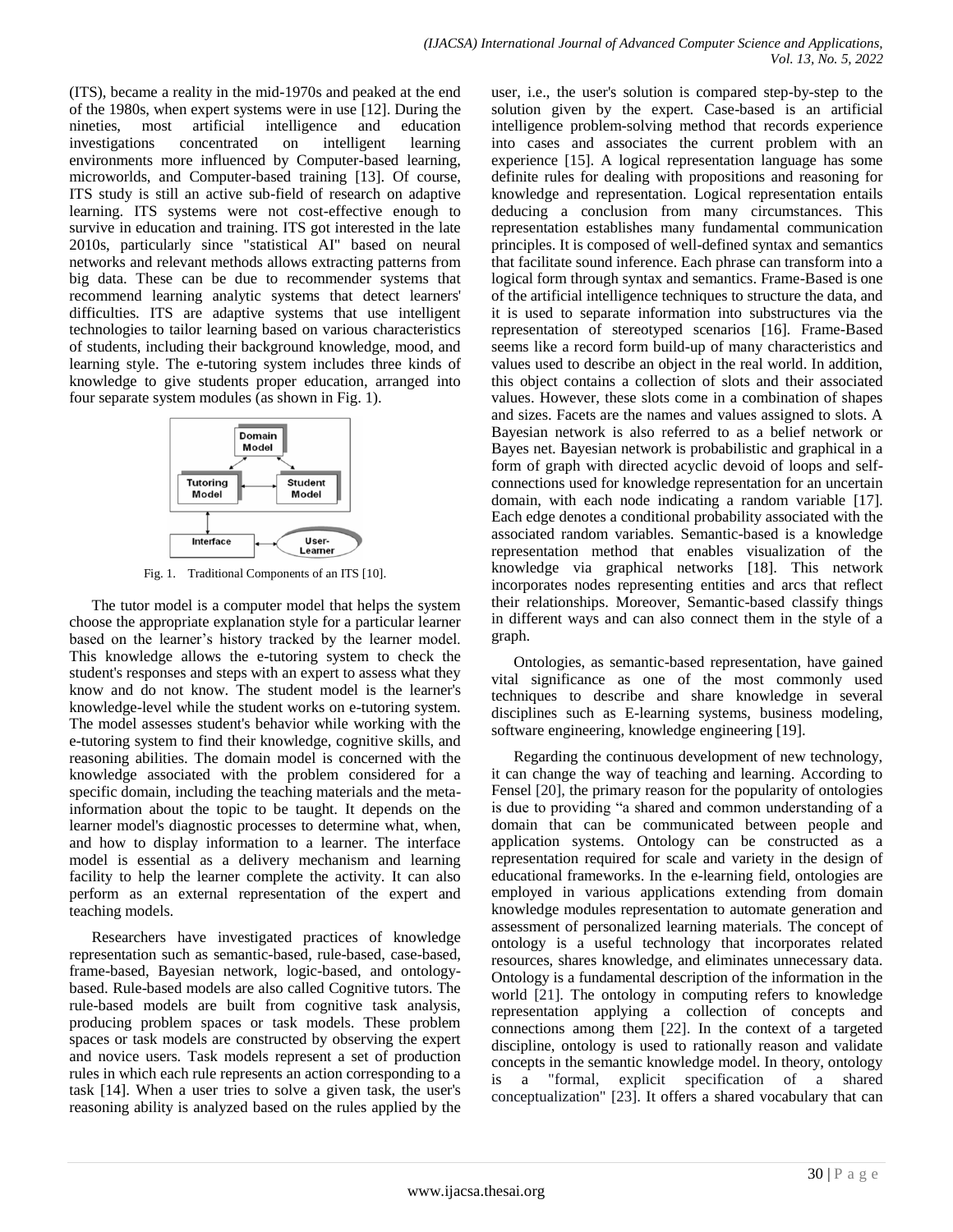be employed to construct the domain knowledge model, involving objects, concepts, properties, and relationships.

A comparison was given utilizing some selected criteria according to the knowledge representation models employed in the present works for representing the domain knowledge module as a part of an E-tutor framework. The authors considered some criteria for comparing the representation model used with others in the literature. The suggested criteria covered a number of terminologies: standardbility, reusability, flexibility, shareability, simplicity, and reasoning engine, as indicated in Table I.

|                     | Criteria                   |                 |                 |                         |                |                                |
|---------------------|----------------------------|-----------------|-----------------|-------------------------|----------------|--------------------------------|
| <b>Models</b>       | <b>Standard</b><br>ability | Reusah<br>ility | Flexibi<br>lity | <b>Share</b><br>ability | Simpli<br>city | <b>Reason</b><br>ing<br>engine |
| Semantic-<br>based  | $\sqrt{ }$                 | V               | $\times$        | N                       | $\times$       | ٦                              |
| Rule-based          | $\sqrt{ }$                 | $\sqrt{ }$      | $\times$        | $\times$                | $\times$       | $\sqrt{}$                      |
| Case-based          | $\sqrt{}$                  | $\times$        | $\times$        | $\times$                | $\times$       | V                              |
| Frame-<br>based     | $\sqrt{}$                  | V               | V               | $\times$                | $\times$       | V                              |
| Bayesian<br>network |                            | $\times$        | $\times$        | $\times$                | $\times$       | V                              |
| Logic-<br>based     | V                          | $\times$        | $\times$        | V                       | $\times$       | V                              |
| Ontology-<br>based  |                            |                 |                 |                         | N              | ٦                              |

TABLE I. COMPARISON OF THE MODELS

√ means feature is allowed, and × means feature not allowed.

# IV. PROPOSED DOMAIN KNOWLEDGE MODEL FOR E-TUTOR FRAMEWORK

The domain model is the system's knowledge base, and it organizes the domain knowledge structure, its various key concepts, and the relationships between the concepts. This model essentially deals with the what-to-teach part of etutoring system [24]. The domain model is concerned with domain knowledge construction, organization, topics, and relationships [24]. Domain knowledge is a set of suggestions that identify all the vocabulary concepts to explain or solve problems. Domain knowledge is only declarative, and it does not tell how learners can use the domain knowledge model to solve a practical problem [25].

Based on the properties of the learning materials, two kinds of ontologies are employed, and these are general concepts domain knowledge ontology and specific domain knowledge ontology. These modules represent the knowledge to be learned, deliver input to the expert model, and eventually provide specific feedback, select problems, generate guidance, and support the student model.

A novel domain knowledge model was suggested based on the current research area, as shown in Fig. 2. This model is based on topics, concepts, attributes, tasks, competencies, assessment, and relations. In order to share and reuse the domain knowledge model in e-tutoring systems, ontologies are employed to organize and represent the domain knowledge

model. The benefit of this model is to personalize the materials for learners.

Based on the general concepts of the domain knowledge ontology shown in Fig. 2, topics, concepts, attributes, tasks, competencies, and assessment terms refer to the following:

- Topics can be utilized to present domain knowledge or a comprehensive overview of a subject or course.
- The concept identifies the sub-domain or unit of a subject or course.
- Competency is used to demonstrate the features and skills that allow and enhance the efficiency of student performance to gain new knowledge and understand specific topics.
- The task is used to demonstrate how a student can complete a task within a given period of time.
- The attribute represents a topic or domain attribute within a domain model.
- The assessment is used to present how the system can evaluate or assess the student activities required within a given period of time.

Fig. 3 displays the design of a specific domain knowledge ontology case study for IT domain in e-tutor system for the computer programming. Many types of relationships are used in the selected case study, such as specialization or generalization, association, and containment. A containment means that a specific topic within a domain contains different concepts (has-a). The specialization or generalization means that certain topics or domains have specific concepts (is-a). The association means that a specific topic or concepts associate with each other. Based on Fig. 2 and Fig. 3, the following shows a brief description of a subject:

- Topic: Control Structure.
- Concept: Loop, Sequence and Condition.
- Competency: understand, analyze, implement.
- Task: program, code review, project.
- Attribute: syntax, operators.
- Assessment: activities such as quizzes, tests.



Fig. 2. The Proposed Ontology-based Model for Domain Knowledge.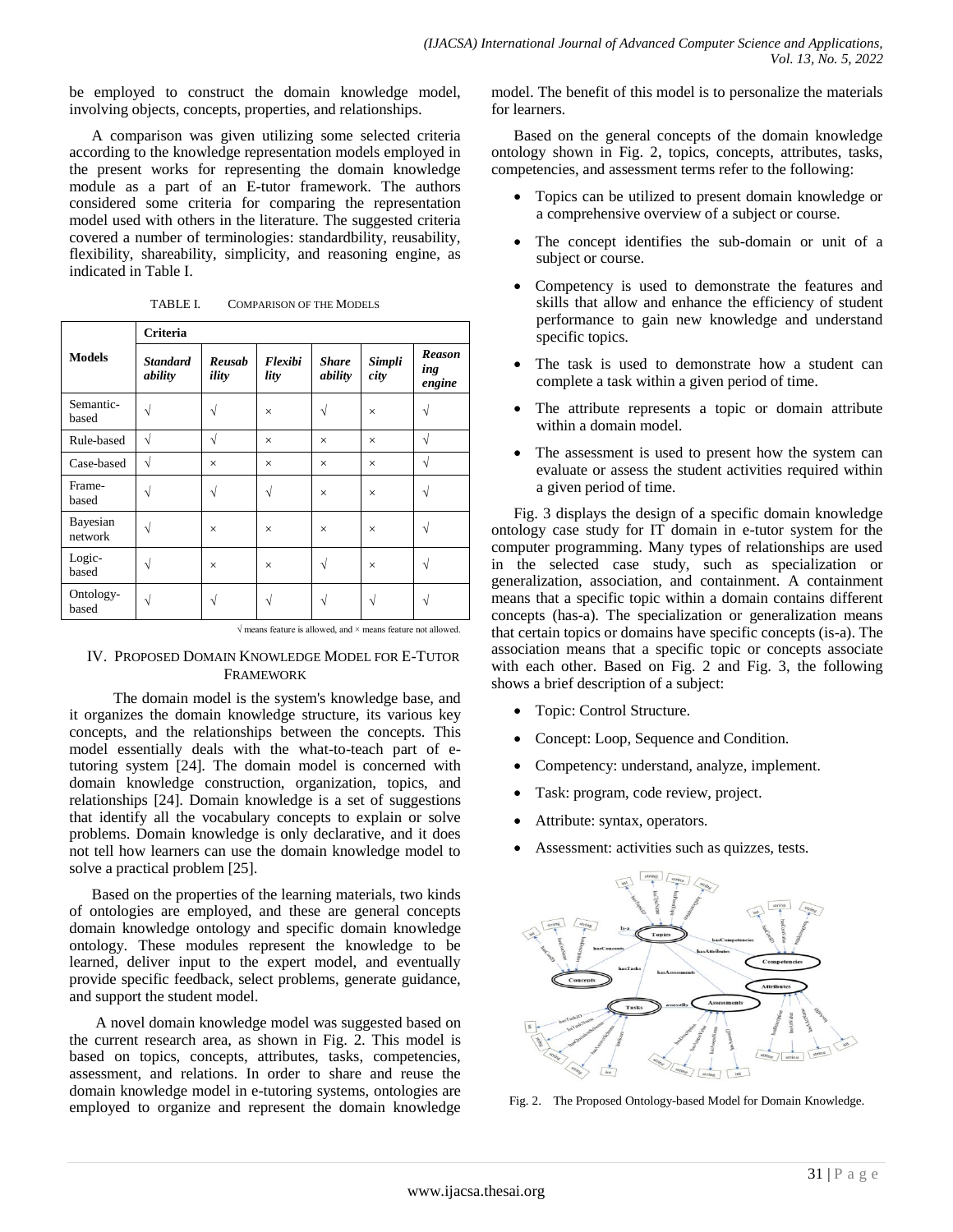

Fig. 3. Domain Knowledge Module Instances for e-tutoring Frameworks.

#### V. IMPLEMENTATION OF THE PROPOSED MODEL

Information science and technology provides many modules and packages for ontology construction and management. Python is one of the most popular languages adopted when implementing an ontology for the domain knowledge model. It is an interpreted, object-oriented, extensible programming language [23], which provides an excellent combination of clarity and versatility in different disciplines. The domain knowledge model, considered here, is "Basics of Computer Programing", and the ontology created consisted of the "Algorithm in Computer Programming". Fig. 4, 5, 6, 7, 8, 9, and 10 show the implementation of the proposed model using Python.

Fig. 4 displays a snippet of the domain knowledge components construction using Python and Owlready2 syntax "with ontology: ..." to indicate that the constructed ontology will receive the new RDF triples and the class keyword for declaring the components of the ontology. While Fig. 7. demonstrates the output of the ontology of the domain knowledge model components as a list of concepts. Fig. 5. displays a snippet of the object property related to the domain knowledge model in the format of domain and range. For example, "hasParts(Topics >> Concepts)" hasParts is the object property relationship that means each Topic may contain some Concept in this example, Topics is the domain of the relationship, and Concepts is the range of the relationship. Fig. 6 displays a snippet of the data property relationship related to the domain knowledge model in the structure of domain and range. Considering "topicName(Topics >> str, FunctionalProperty)," topicName declares the name of the Topics component, Topics are the domain, and str (means the topicName datatype is a string) is the range of the relationship. Fig. 8. presents how to insert the " While Loop" topic data as an instance related to the Topics component. Checking the consistency of the ontology using the HermiT reasoner, the most commonly used in ontology engineering applying sync\_reasoner(), is shown in Fig. 9. Rule construction in SWRL layouts for inferring further knowledge can add to the created domain knowledge model of the selected ontology components using imp  $=$  Imp() and imp.set\_as\_rule() functions, as shown in Fig. 10.

| t Domain Knowledge Model Components<br>nith ontology:         |
|---------------------------------------------------------------|
|                                                               |
| class Topics(Thing):                                          |
| def take(self):                                               |
|                                                               |
| print('I took a topic domain')                                |
| class Concepts(Thing):                                        |
| def take(self):                                               |
| print('Concepts related to the topic domain')                 |
| class Tasks(Thing):                                           |
| $def$ take(self):                                             |
| print('Tasks related to the topic domain')                    |
| class Competencies(Thing): pass                               |
| class Attributes(Thing):                                      |
| def take(self):                                               |
| print('Competencies related to the topic domain')             |
| class Assessments(Thing):                                     |
| def take(self):                                               |
|                                                               |
| print('Assessments of the tasks related to the topic domain') |
|                                                               |

Fig. 4. Domain Knowledge Components Construction.

```
#Object Property of the Domain Knowledge Model
class hasParts(Topics >> Concepts): pass
class partsOf(Concepts >> Topics):
   inverse = hasPartsclass hasCompetencies(Topics >> Competencies): pass
class competenciesOf(Competencies >> Topics):
   inverse = hasCompetencies
class hasParents(Topics >> Topics): pass
class parentsOF(Topics >> Topics):
   inverse = hasParentsclass hasAttributes(Topics >> Attributes): pass
class attributesOf(Attributes >> Topics):
   inverse = hasAttributesclass hasTasks(Topics >> Tasks):pass
class tasksOf(Tasks >> Topics):
   inverse = hasTasks
```
Fig. 5. Object Property of the Domain Knowledge.

| 48 | #Topic Data Property                                       |
|----|------------------------------------------------------------|
| 49 | class topicID(Topics >> int, FunctionalProperty):          |
| 50 | pass                                                       |
| 51 | class topicName(Topics >> str, FunctionalProperty):        |
| 52 | pass                                                       |
| 53 | class parentTopic(Topics >> str, FunctionalProperty):      |
| 54 | pass                                                       |
| 55 | class topicDescription(Topics >> str, FunctionalProperty): |
| 56 | pass                                                       |
|    |                                                            |

Fig. 6. Data Property of the Domain Knowledge.

Out[3]: [DKMOntology.Topics, DKMOntology.Concepts, DKMOntology.Tasks, DKMOntology.Competencies, DKMOntology.Attributes, DKMOntology.Assessments]

Fig. 7. The List of Concepts.

```
topic11 = Topics('topicII',<br>topicID = 11,<br>topicName = 'While Loop',<br>parentTopic = 'Loop',<br>topicDescription = ''In mo<br>code to be executed repeate
```
= 'Loop',<br>tion = '''In most computer programming languages, a while loop<br>xecuted repeatedly based on a given Boolean condition. The whi<br>.. The while loop can be thought of as a repeating if statement

Fig. 8. A Topic Instance for While Loop.

| 1 try:<br>sync reasoner()<br>$\mathcal{P}$<br>print(""Ok, The constructed ontology is consistent and allows the classification, instance checking,<br>class satisfiability, and conjunctive query answering."")<br>except OwlReadyInconsistentOntologyError:<br>print(""The The constructed ontology is inconsistent! and didn't allows the classification, instance checking,<br>6<br>class satisfiability, and conjunctive query answering,"")<br>$\mathcal{I}$                                                                                                                |
|----------------------------------------------------------------------------------------------------------------------------------------------------------------------------------------------------------------------------------------------------------------------------------------------------------------------------------------------------------------------------------------------------------------------------------------------------------------------------------------------------------------------------------------------------------------------------------|
| * Owlready2 * Running HermiT<br>iava -Xmx2000M -cp C:\Users\Hussein Ghanim\anaconda3\lib\site-packages\owlreadv2\hermit:C:\Users\Hussein Ghanim\anaconda3\l<br>ib\site-packages\owlready2\hermit\HermiT,iar org.semanticweb.HermiT.cli.CommandLine -c -0 -D -I file:///C:/Users/HUSSEI~1/AppDa<br>ta/Local/Temp/tmp6hvb5n1e                                                                                                                                                                                                                                                      |
| Ok, The constructed ontology is consistent and allows the classification, instance checking,<br>class satisfiability, and conjunctive query answering.                                                                                                                                                                                                                                                                                                                                                                                                                           |
| * Owlready2 * HermiT took 3.442250967025757 seconds<br>* Owlready * Reparenting history.world war II: {history.Topics} => {history.TaskAssessments, history.Topics, history.Attribute<br>s}<br>* Owlready * Reparenting history.world war I: (history.Topics) => (history.TaskAssessments, history.Topics, history.Attributes)<br>* Owlready * Reparenting history.civil war: {history.Topics} => {history.TaskAssessments, history.Topics, history.Attributes}<br>* Owlready * (NB: only changes on entities loaded in Python are shown, other changes are done but not listed) |

Fig. 9. Checking the Consistency of the Ontology.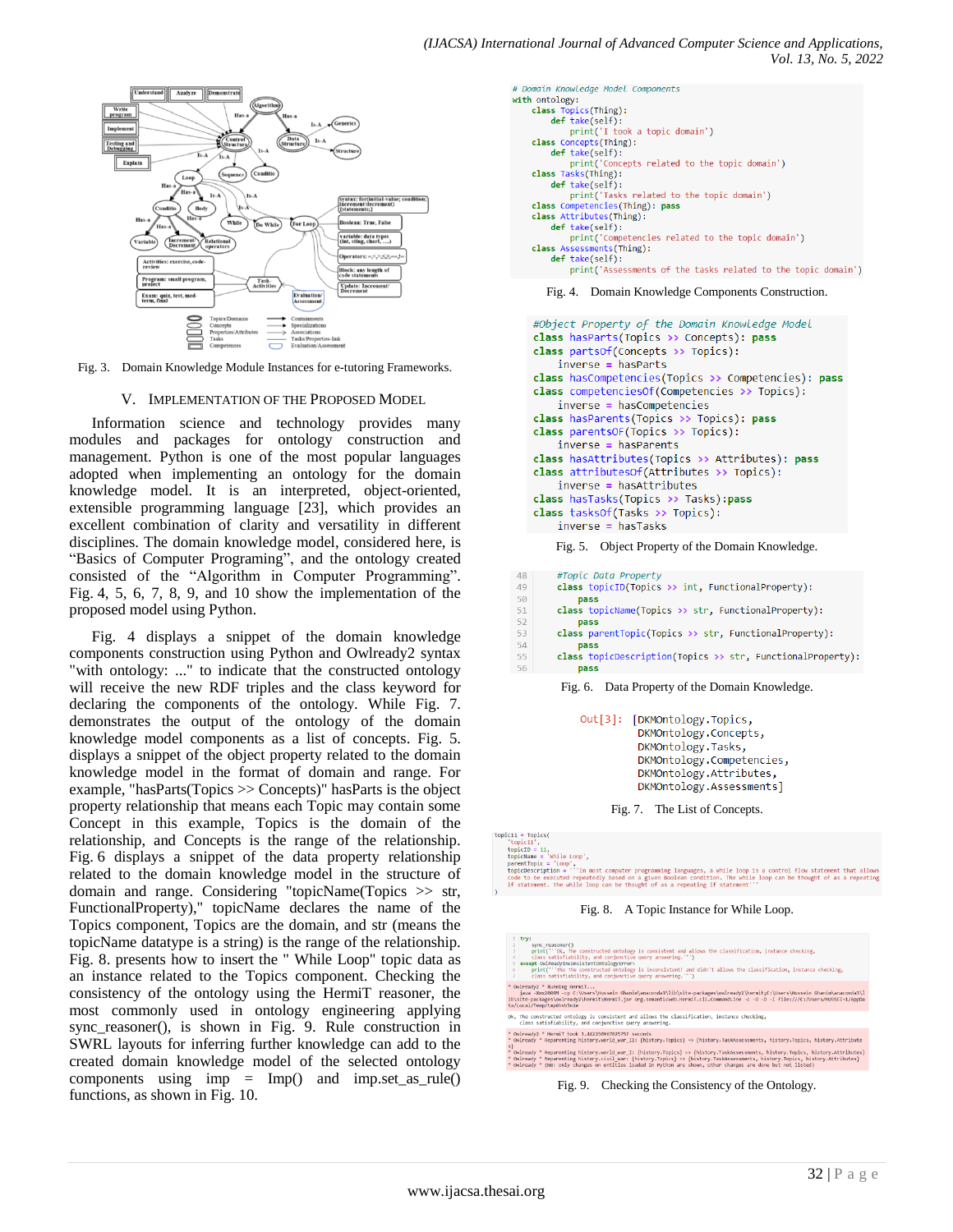|                | with ontology:                                                                                                                                                                                                                                |
|----------------|-----------------------------------------------------------------------------------------------------------------------------------------------------------------------------------------------------------------------------------------------|
| $\overline{2}$ | $\text{imp} = \text{Imp}()$                                                                                                                                                                                                                   |
| 3              | imp.set as rule("""                                                                                                                                                                                                                           |
| $\Delta$       | Topics(?t), hasTasks(?t, ?s), assesstBy(?t, ?s), hasCompetencies(?t, ?co) ->                                                                                                                                                                  |
| 5              | hasAssessments(?t. ?s)                                                                                                                                                                                                                        |
| 6              |                                                                                                                                                                                                                                               |
|                |                                                                                                                                                                                                                                               |
|                |                                                                                                                                                                                                                                               |
|                | sync reasoner pellet(infer property values = True, infer data property values = True)<br>* Owlready * Adding relation DKM, assessment2 assessmentValue small program<br>* Owlready * Adding relation DKM.assessment2 assessmentDescription () |
|                | * Owlready * Adding relation DKM.task3 answerSchema Loops make it unnecessary to repeat a process in an algorithm. Instead<br>* Owlready * Adding relation DKM.attribute4 attributeValue =                                                    |

Fig. 10. Rule Construction and the Results of Adding New Knowledge.

Protégé is used to display the ontology graph of while loop topic shown in Fig. 11. A SPARQL query about displaying all the Topics in the developed ontology domain knowledge model, considering retrieving the topic "While" and its description is demonstrated in Fig. 12.





Fig. 12. A SPARQL Query to Retrieve the Topic "While" and its Description.

### VI. RESULT AND DISCUSSION

The most commonly utilized knowledge representations are semantic-based, rule-based, case-based, frame-based, Bayesian network, logic-based, and ontology-based [14], [15], [16], [17], [18] approaches. A comparison of knowledge representation forms is conducted according to some criteria or features covered: standardbility, reusability, flexibility, shareability, simplicity, and reasoning engine. Ontologies, as knowledgebased representation, have gained vital significance as one of the most commonly used techniques to describe and share knowledge in several disciplines such as E-learning systems, business modeling, software engineering, knowledge engineering [19].

The semantic web is an extension of the World Wide Web, is crucial in the development of personalized learning in elearning systems. Semantic web technologies such as RDF, XML, and ontologies can be used for knowledge representation and reasoning of the teaching materials. Ontologies, which can be defined as a specification of a conceptualization, have the advantage of addressing the challenges of interoperability between educational repositories of various e-learning systems.

An ontology-based domain knowledge model has been proposed. In section 4, a theoretical model is described based on two kinds of ontologies. First, a general concepts domain knowledge ontology based on topics, concepts, attributes, tasks, competencies, assessment, and relations is presented in Fig. 2. Second, a specific domain knowledge ontology is designed as a case study for IT domain in programming using different types of relationships such as specialization or generalization, association, and containment as depicted in Fig. 3. In Section 4, an implementation of the ontology-based model is delivered using Python, Owlready2, and Protégé.

The current work deals with declarative knowledge that helps students understand all the vocabulary concepts in a specific subject. The future work suggests dealing with problem-solving process that works on procedural knowledge to help students in understanding how to use domain knowledge in solving a practical problem.

The proposed model is introduced to explain how the ontology domain knowledge model can be combined with an e-tutor system to improve the quality of intelligent problemsolving. Also, it will make it possible to reuse knowledge components and develop e-tutor system frameworks. Finally, a domain knowledge model for e-tutoring system, which can serve to enhance teaching and learning, is proposed. Furthermore, this model can avoid the issue currently exists in intelligent e-learning systems related to isolating knowledge bases. The majority of the domain knowledge models use an isolated knowledge base, and this local knowledge base can only provide limited knowledge background. The limitations of the isolated knowledge base are lack of standardability, reusability, flexibility, and limited knowledge. The solution can satisfy the characteristics of reusability, standardability, open knowledge, and flexibility.

By using ontology as a knowledge representation technique for building the domain knowledge model, the problem of isolated knowledge bases can be avoided. The developed ontology can be involved to manage adaptive intelligent elearning frameworks in the future.

### VII.CONCLUSION

An intelligent tutoring system or E-tutoring System is a type of educational system that uses artificial intelligence to reflect knowledge. The use of e-tutoring systems has become a key component of enhancing educational activities. In this paper, readers can see that e-tutoring is very significant in the context of the growing number of e-learning frameworks. An ontology-based knowledge model for IT domain has been developed for e-tutor system.

This paper constructs a domain knowledge model for an etutor system which in turn would help enhancing teaching and learning process. Furthermore, the implementation of this model is described in Python and Owlready2 module, which can be applied in the future to support the problem-solving process. Two types of ontologies are employed, and these are general concepts domain knowledge ontology and specific